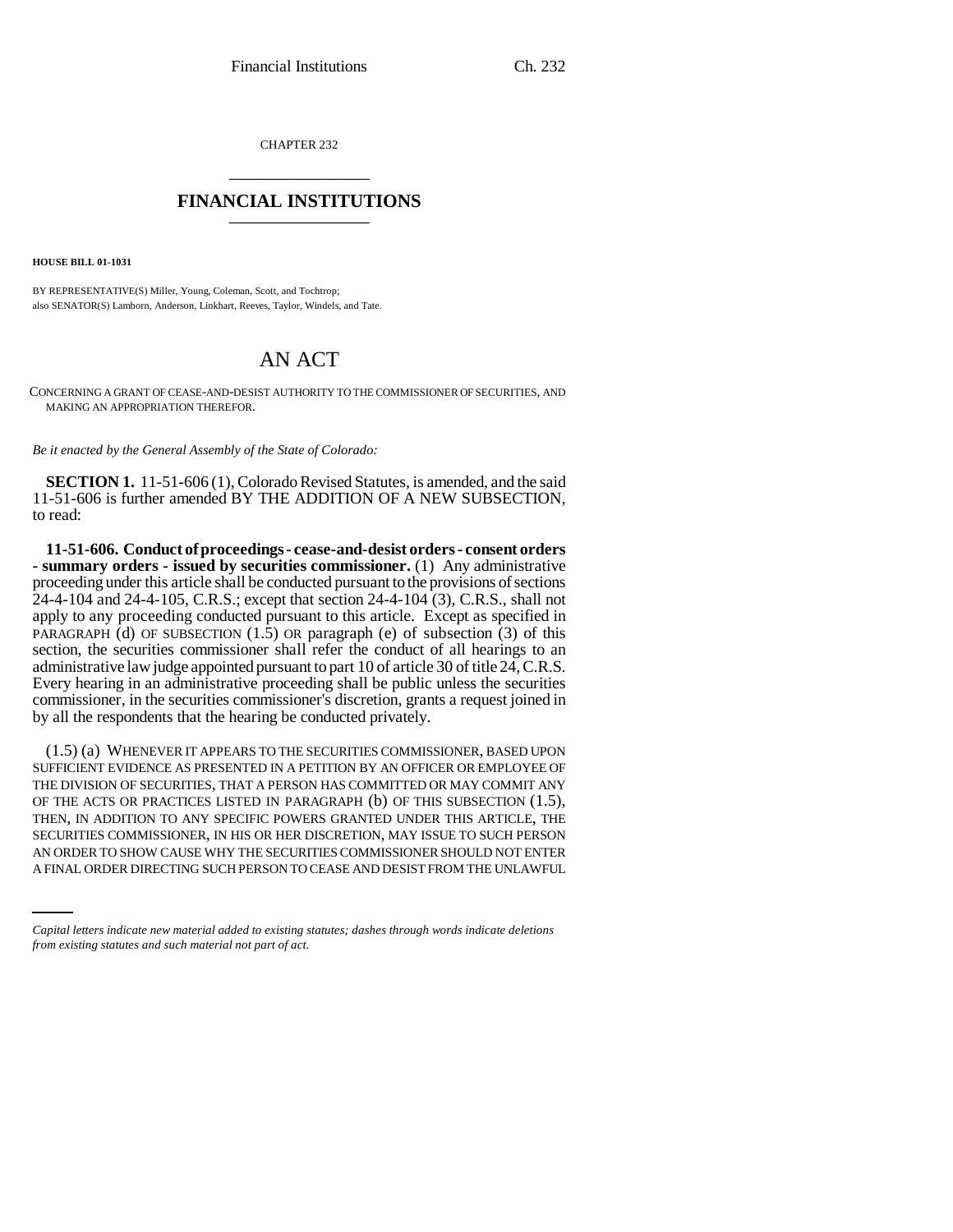## Ch. 232 Financial Institutions

ACT OR PRACTICE, OR IMPOSE SUCH OTHER SANCTIONS AS PROVIDED IN SUBPARAGRAPH (IV) OF PARAGRAPH (d) OF THIS SUBSECTION (1.5). THE SECURITIES COMMISSIONER SHALL PROMPTLY NOTIFY THE CHAIRPERSON OF THE SECURITIES BOARD THAT AN ORDER TO SHOW CAUSE HAS BEEN ISSUED, AND THE CHAIRPERSON SHALL SET A DATE FOR HEARING ON SUCH ORDER BEFORE THE SECURITIES BOARD AS PROVIDED IN PARAGRAPH (d) OF THIS SUBSECTION (1.5).

(b) THE SECURITIES COMMISSIONER MAY TAKE ACTION PURSUANT TO PARAGRAPH (a) OF THIS SUBSECTION (1.5) WITH REGARD TO ANY OF THE FOLLOWING ACTS OR PRACTICES:

(I) THE SALE OF A SECURITY IS SUBJECT TO REGISTRATION UNDER THIS ARTICLE AND THE SECURITY IS BEING OFFERED OR HAS BEEN OFFERED OR SOLD IN VIOLATION OF SECTION 11-51-301, OR ANY RULE OR ORDER UNDER SAID SECTION;

(II) ANY PERSON HAS ENGAGED OR IS ABOUT TO ENGAGE IN THE OFFER OR SALE OF A SECURITY OR ANY OTHER ACT OR PRACTICE IN VIOLATION OF SECTION 11-51-401 OR ANY RULE OR ORDER UNDER SAID SECTION;

(III) ANY PERSON HAS ENGAGED OR IS ABOUT TO ENGAGE IN THE OFFER OR SALE OF A SECURITY OR ANY OTHER ACT OR PRACTICE IN VIOLATION OF SECTION 11-51-501 OR ANY RULE OR ORDER UNDER SAID SECTION;

(IV) ANY PERSON HAS ENGAGED OR IS ABOUT TO ENGAGE IN ANY ACT OR PRACTICE IN VIOLATION OF ANY PROVISION OF ARTICLE 53 OF THIS TITLE; OR

(V) ANY PERSON HAS VIOLATED OR IS ABOUT TO VIOLATE ANY ORDER PREVIOUSLY ENTERED BY THE SECURITIES COMMISSIONER.

(c) ANY PERSON AGAINST WHOM AN ORDER TO SHOW CAUSE HAS BEEN ENTERED PURSUANT TO PARAGRAPH (a) OF THIS SUBSECTION (1.5) SHALL BE PROMPTLY NOTIFIED BY THE SECURITIES DIVISION OF THE ENTRY OF THE ORDER, ALONG WITH A COPY OF THE ORDER, THE FACTUAL AND LEGAL BASIS FOR THE ORDER, AND THE DATE SET BY THE CHAIRPERSON OF THE SECURITIES BOARD FOR HEARING ON SUCH ORDER. SUCH NOTICE MAY BE SERVED BY UNITED STATES MAIL, POSTAGE PREPAID, TO THE LAST-KNOWN ADDRESS OF SUCH PERSON, BY PERSONAL SERVICE, FACSIMILE TRANSMISSION, OR AS MAY BE PRACTICABLE UPON ANY PERSON AGAINST WHOM SUCH ORDER IS ENTERED. MAILING OR FACSIMILE TRANSMISSION OF AN ORDER OR OTHER DOCUMENTS UNDER THIS SUBSECTION (1.5), OR PERSONAL SERVICE OF SUCH ORDERS OR DOCUMENTS, SHALL CONSTITUTE NOTICE THEREOF TO THE PERSON.

(d) (I) THE HEARING ON AN ORDER TO SHOW CAUSE SHALL BE COMMENCED NO SOONER THAN TEN NOR LATER THAN TWENTY-ONE CALENDAR DAYS FOLLOWING THE DATE OF TRANSMISSION OR SERVICE OF THE NOTIFICATION BY THE SECURITIES DIVISION AS PROVIDED IN PARAGRAPH  $(c)$  OF THIS SUBSECTION  $(1.5)$ . The HEARING MAY BE CONTINUED BY AGREEMENT OF THE PARTIES, BUT IN NO EVENT SHALL THE HEARING COMMENCE LATER THAN THIRTY-FIVE CALENDAR DAYS FOLLOWING THE DATE OF TRANSMISSION OR SERVICE OF THE NOTIFICATION.

(II) IF A PERSON AGAINST WHOM AN ORDER TO SHOW CAUSE ENTERED PURSUANT TO PARAGRAPH (a) OF THIS SUBSECTION (1.5) DOES NOT APPEAR AT THE HEARING, THE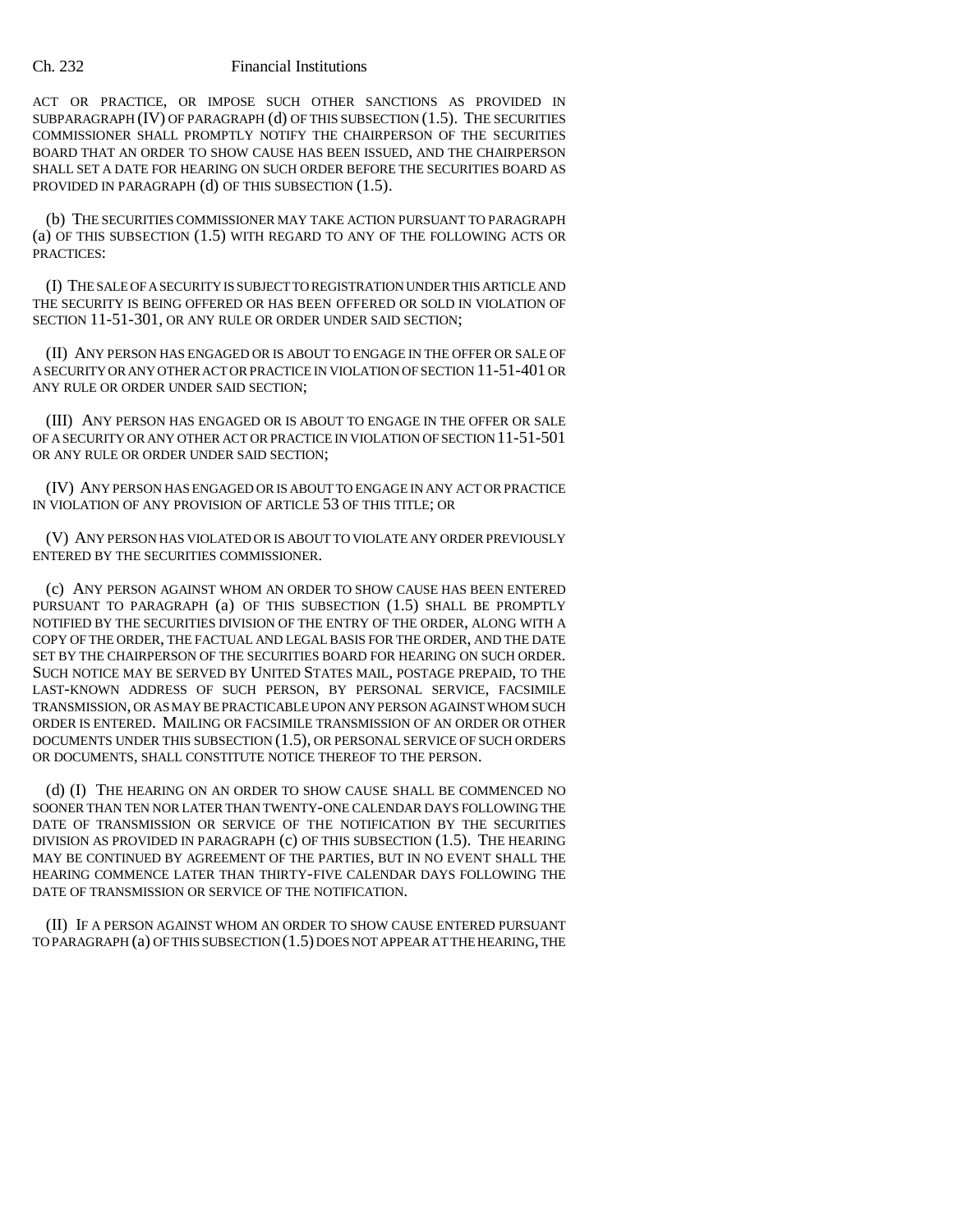Financial Institutions Ch. 232

SECURITIES DIVISION MAY PRESENT EVIDENCE THAT NOTIFICATION WAS PROPERLY SENT OR SERVED UPON SUCH PERSON PURSUANT TO PARAGRAPH (c) OF THIS SUBSECTION (1.5) AND SUCH OTHER EVIDENCE RELATED TO THE MATTER AS THE SECURITIES BOARD DEEMS APPROPRIATE. IN THE CASE WHERE SUCH PERSON DOES NOT APPEAR, THE SECURITIES COMMISSIONER MAY NOT ISSUE AN ORDER UNLESS THERE IS A FINDING BY THE SECURITIES BOARD THAT THERE IS A REASONABLE BASIS TO BELIEVE SUCH NOTIFICATION WAS ACTUALLY RECEIVED OR SERVED, OR, AFTER REASONABLE SEARCH BY THE SECURITIES DIVISION, THE PERSON AGAINST WHOM THE ORDER WAS ENTERED CANNOT BE LOCATED.

(III) AT ANY HEARING PURSUANT TO THIS PARAGRAPH (d), THE SECURITIES BOARD SHALL TAKE EVIDENCE AND HEAR ARGUMENTS FROM THE SECURITIES DIVISION AND THE PERSON AGAINST WHOM THE ORDER TO SHOW CAUSE HAS BEEN ENTERED, PURSUANT TO SUCH RULES AND PROCEDURES AS MAY BE ADOPTED BY THE SECURITIES COMMISSIONER. BASED ON THE EVIDENCE ENTERED AND ARGUMENTS HEARD AT THE HEARING, THE SECURITIES BOARD SHALL ENTER FINDINGS OF FACT, CONCLUSIONS OF LAW, AND ITS INITIAL DECISION RECOMMENDING TO THE SECURITIES COMMISSIONER THAT A FINAL ORDER BE ENTERED AFFIRMING, DENYING, VACATING, OR OTHERWISE MODIFYING THE ORDER TO SHOW CAUSE.

(IV) IF THE SECURITIES COMMISSIONER REASONABLY FINDS THAT THE PERSON AGAINST WHOM THE ORDER TO SHOW CAUSE WAS ENTERED HAS ENGAGED, OR IS ABOUT TO ENGAGE, IN ACTS OR PRACTICES CONSTITUTING VIOLATIONS AS SET FORTH IN PARAGRAPH (b) OF THIS SUBSECTION (1.5) AND MAKES THE FINDINGS REQUIRED BY SECTION 11-51-704 (2), HE OR SHE MAY ISSUE A FINAL CEASE AND DESIST ORDER IMPOSING ONE OR MORE OF THE FOLLOWING SANCTIONS:

(A) DIRECTING SUCH PERSON TO CEASE AND DESIST FROM FURTHER UNLAWFUL ACTS OR PRACTICES;

(B) CENSURING THE PERSON, IF THE PERSON IS A LICENSED BROKER-DEALER, SALES REPRESENTATIVE, INVESTMENT ADVISER, OR INVESTMENT ADVISER REPRESENTATIVE; OR

(C) REQUIRING SUCH PERSON TO UNDERTAKE OR COMPLY WITH CONDITIONS OR LIMITATIONS PLACED UPON THE ACTIVITIES, FUNCTIONS, OR OPERATIONS OF SUCH PERSON, WITHIN SUCH REASONABLE TIME PERIOD AS MAY BE IMPOSED BY THE SECURITIES COMMISSIONER.

(V) THE SECURITIES COMMISSIONER SHALL PROMPTLY PROVIDE NOTICE OF THE FINAL ORDER, IN THE MANNER SET FORTH IN PARAGRAPH (c) OF THIS SUBSECTION (1.5), TO EACH PERSON AGAINST WHOM SUCH ORDER HAS BEEN ENTERED. THE FINAL ORDER ENTERED PURSUANT TO SUBPARAGRAPH (IV) OF THIS PARAGRAPH (d) SHALL BE EFFECTIVE WHEN ISSUED, AND SHALL BE A FINAL ORDER FOR PURPOSES OF JUDICIAL REVIEW PURSUANT TO SECTION 11-51-607.

**SECTION 2.** 11-51-702.5 (6) (c), Colorado Revised Statutes, is amended to read:

**11-51-702.5. Securities board - creation - duties - repeal.** (6) (c) The securities board shall hear the matters described in section  $11-51-606$  (3) (e) and (4) (d) 11-51-606 (1.5) (d), (3) (e), AND (4) (d) and issue the initial decisions as provided